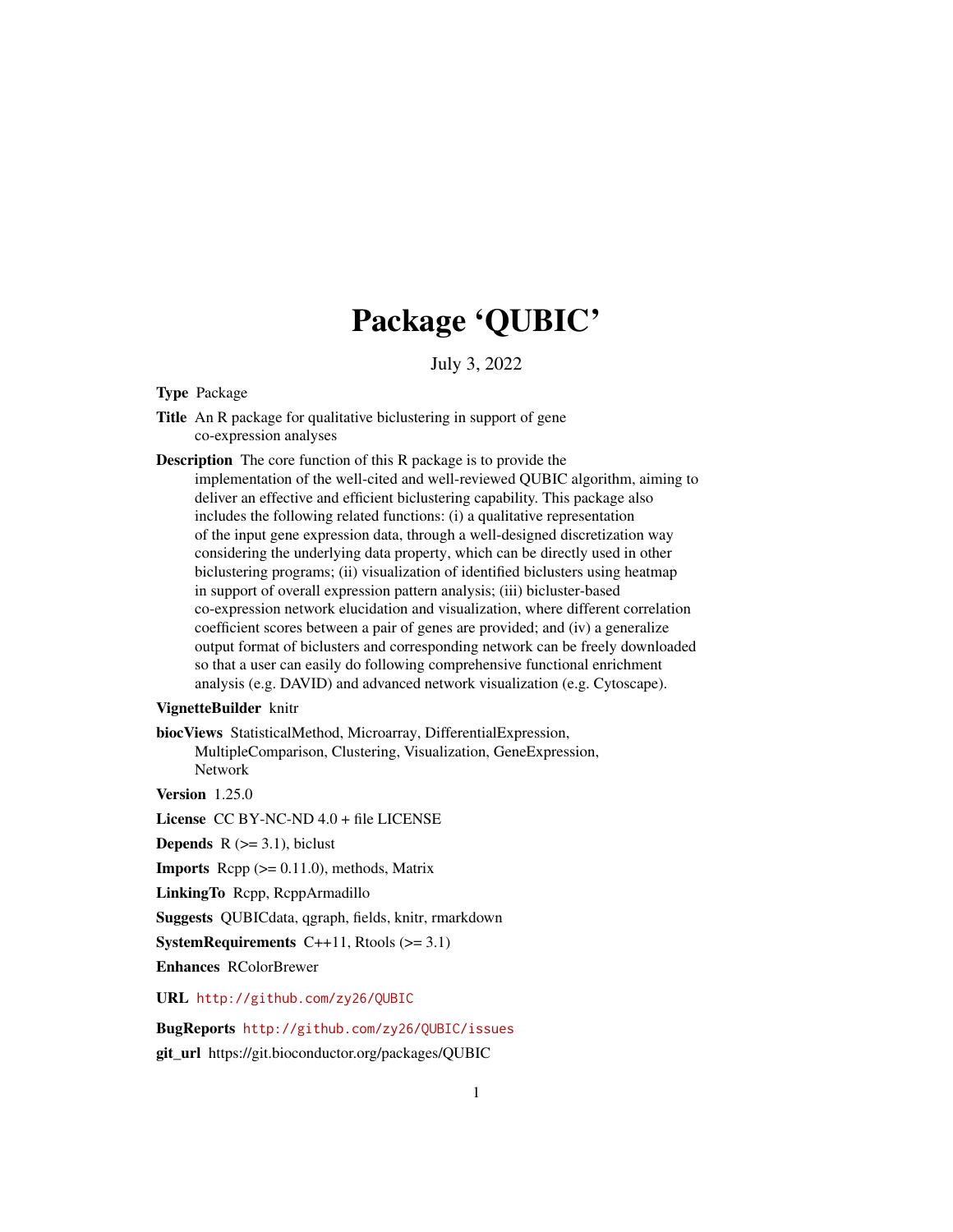git\_branch master git\_last\_commit 68254a8 git\_last\_commit\_date 2022-04-26 Date/Publication 2022-07-03 Author Yu Zhang [aut, cre], Qin Ma [aut] Maintainer Yu Zhang <zy26@jlu.edu.cn>

### R topics documented:

#### **Index** [13](#page-12-0)

<span id="page-1-2"></span>BCQU-class *Class BCQU.*

#### Description

Class BCQU define a QUalitative BIClustering calcuator.

#### See Also

[BCQU](#page-1-1) [qudiscretize](#page-6-1) [qunetwork](#page-9-1) [qunet2xml](#page-8-1) [biclust](#page-0-0)

<span id="page-1-3"></span>QUBIC *QUBIC: A Qualitative Biclustering Algorithm for Analyses of Gene Expression Data*

#### <span id="page-1-1"></span>Description

QUBIC is a biclustering package, with source code upgrading from C code to C++ code. The updated source code can avoid memory allocation error and is much efficient than the original one. Based on our preliminary analysis, it can save 40% running time on a plant microarray data. Whenever using this package, please cite as Yu Zhang, Juan Xie, Jinyu Yang, Anne Fennell, Chi Zhang, Qin Ma; QUBIC: a bioconductor package for qualitative biclustering analysis of gene co-expression data. *Bioinformatics*, 2017; 33 (3): 450-452. doi: 10.1093/bioinformatics/btw635

BCQUD performs a QUalitative BIClustering for a discret matrix.

<span id="page-1-0"></span>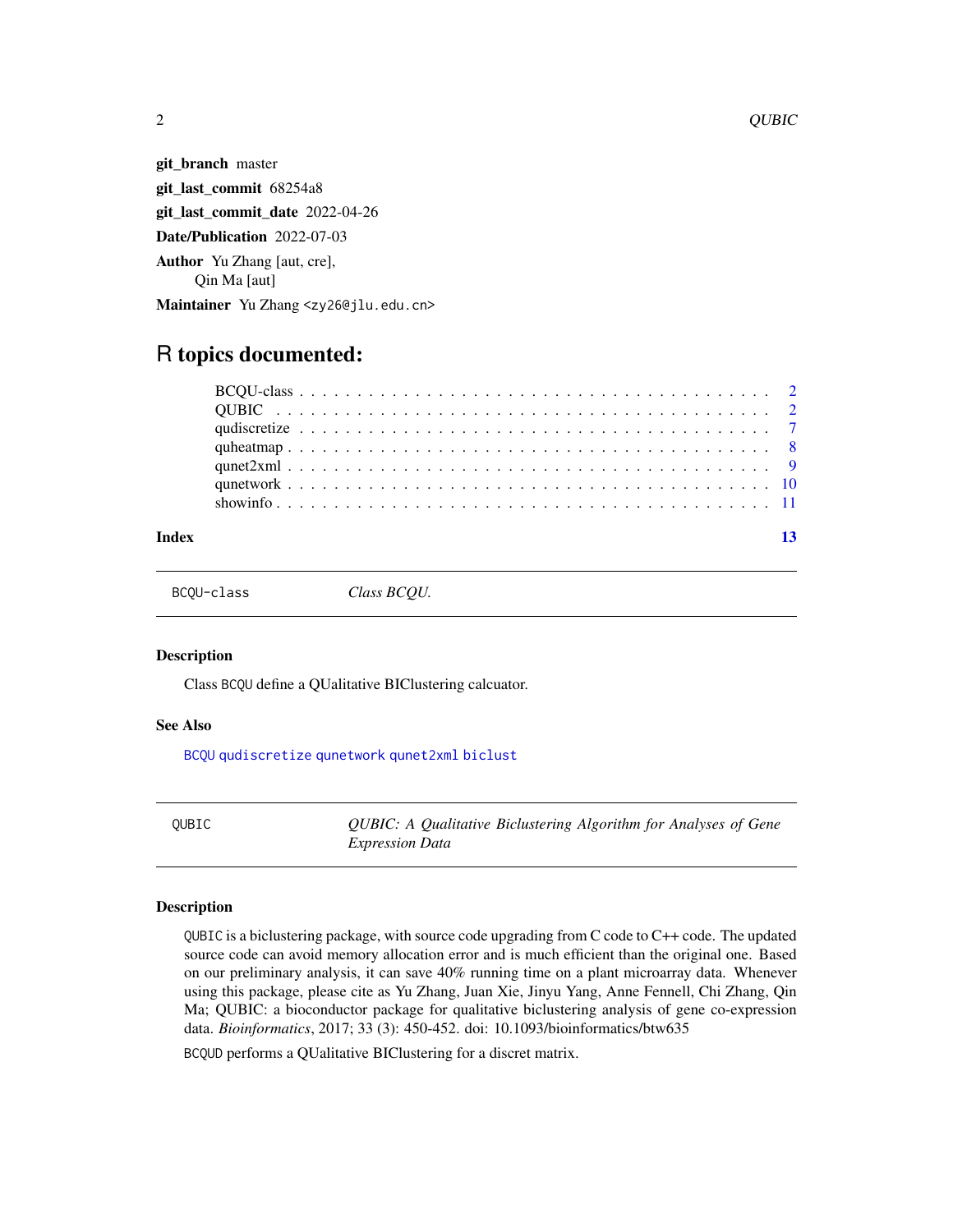#### $QUBIC$  3

#### Usage

```
## S4 method for signature 'matrix,BCQU'
biclust(x, method = BCQU(),
       r = 1, q = 0.06,c = 0.95, o = 100, f = 1,
       k = max(ncol(x) % 20, 2),
       type = 'default', P = FALSE, C = FALSE, verbose = TRUE,
       weight = NULL, seedbicluster = NULL)
## S4 method for signature 'matrix,BCQUD'
biclust(x, method = BCQUD(),c = 0.95, o = 100, f = 1,
       k = max(ncol(x) % 20, 2),type = 'default', P = FALSE, C = FALSE, verbose = TRUE,
       weight = NULL, seedbicluster = NULL)
qubiclust_d(x, c = 0.95, o = 100, f = 1,
       k = max(ncol(x) % 20, 2),type = 'default', P = FALSE, C = FALSE, verbose = TRUE,
       weight = NULL, seedbicluster = NULL)
qubiclust(x, r = 1L, q = 0.06, c = 0.95, o = 100, f = 1,
       k = max(ncol(x) % 20, 2),type = 'default', P = FALSE, C = FALSE, verbose = TRUE,
       weight = NULL, seedbicluster = NULL)
```
#### Arguments

| X | the input data matrix, which could be the normalized gene expression matrix or<br>its qualitative representation from Q discretization or other discretization ways.<br>(for example: a qualitative representation of gene expression data)<br>For BCQU(), the data matrix should be real<br>For BCQUD(), the data matrix should be discretized as integer. Zeros in the<br>matrix will be treated as non-relevant value.                                                                                        |
|---|------------------------------------------------------------------------------------------------------------------------------------------------------------------------------------------------------------------------------------------------------------------------------------------------------------------------------------------------------------------------------------------------------------------------------------------------------------------------------------------------------------------|
| r | Affect the granularity of the biclusters. The range of possible ranks. A user can<br>start with a small value of r (the default value is 1 so the corresponding data<br>matrix consists of values '1', '-1' and ' $\theta$ '), evaluate the results, and then use<br>larger values (should not be larger than half of the number of the columns) to<br>look for fine structures within the identified biclusters.                                                                                                |
| q | Affect the granularity of the biclusters. The percentage of the regulating condi-<br>tions for each gene. The choice of q's value depends on the specific application<br>goals; that is if the goal is to find genes that are responsive to local regulators,<br>we should use a relatively small $q$ -value; otherwise we may want to consider<br>larger $q$ -values. The default value of q is $\theta$ . 06 in QUBIC (this value is selected<br>based on the optimal biclustering results on simulated data). |
| C | The required consistency level of a bicluster. The default value of $c$ is $0.95$                                                                                                                                                                                                                                                                                                                                                                                                                                |
| O | The number of output biclusters. o's default value is 100.                                                                                                                                                                                                                                                                                                                                                                                                                                                       |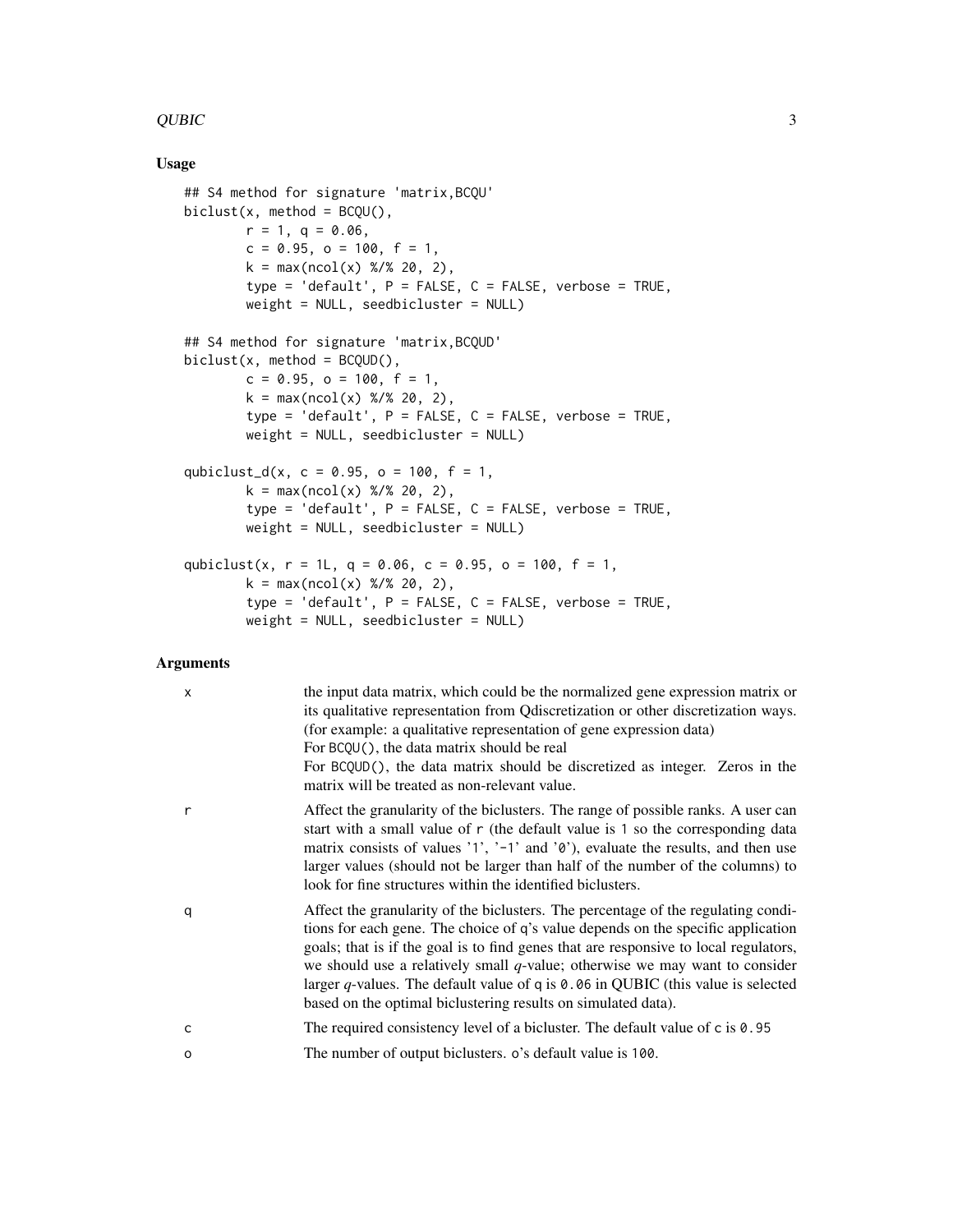| f             | Control parameter, to control the level of overlaps between to-be-identified bi-<br>clusters. The filter cut-off for data post-processing. For overlaps among to-be-<br>identified biclusters. Its default value is set to 1 to ensure that no two reported<br>biclusters overlap more than f.                                                                                        |
|---------------|---------------------------------------------------------------------------------------------------------------------------------------------------------------------------------------------------------------------------------------------------------------------------------------------------------------------------------------------------------------------------------------|
| k             | The minimum column width of the block, minimum $max(ncol(x) % 20, 2)$<br>columns.                                                                                                                                                                                                                                                                                                     |
| type          | The constrain type.<br>If type is omitted or type='default', the original objective function in QUBIC<br>will be used, which is to maximize the minimal value of numbers of rows and<br>columns. If type='area', the program tries to identify the bicluster with the<br>maximal value of number of rows multiplied by number of columns. Other<br>types are reserved for future use. |
| P             | The flag to enlarge current bicluster using a $p$ -value contrain, which is defined<br>based on its significance of expression consistency comparing to some simulated<br>submatrix. Default: FALSE.                                                                                                                                                                                  |
| C             | The flag to set the lower bound of the condition number in a bicluster as $5\%$ of<br>the total condition number in the input data. Only suggested to use when the<br>input data has a few conditions (e.g. less than 20). Default: FALSE.                                                                                                                                            |
| verbose       | If 'TRUE', prints extra information on progress.                                                                                                                                                                                                                                                                                                                                      |
| weight        | Alternative weight matrix provided by user, will append to default weight. o, f,<br>k, P, type, C will be ignored if using this parameter.                                                                                                                                                                                                                                            |
| seedbicluster | Seed provided by user, normally should be a result of function biclust.                                                                                                                                                                                                                                                                                                               |
| method        | BCQU() or BCQUD(), to perform QUBIC algorithm                                                                                                                                                                                                                                                                                                                                         |

#### Details

For a given representing matrix of a microarray data set, we construct a weighted graph G with genes represented as vertices, edges connecting every pair of genes, and the weight of each edge being the similarity level between the two corresponding (entire) rows. Clearly, the higher a weight, the more similar two corresponding rows are. Intuitively, genes in a bicluster should induce a heavier subgraph of G because under a subset of the conditions, these genes have highly similar expression patterns that should make the weight of each involved edge heavier, comparing to the edges in the background. But it should be noted that some heavy subgraph may not necessarily correspond to a bicluster, i.e. genes from a heavy subgraph may not necessarily have similar expression patterns because different edges in a subgraph may have heavier weights under completely different subsets of conditions. It should also be noted that recognizing all heavy subgraphs in a weighted graph itself is computationally intractable because identification of maximum cliques in a graph is a special case of this, and the maximum clique problem is a well known intractable problem (NP-hard). So in our solution, we do not directly solve the problem of finding heavy subgraphs in a graph. Instead, we built our biclustering algorithm based on this graph representation of a microarray gene expression data, and tackle the biclustering problem as follows. We find all feasible biclusters (I,J) in the given data set such that  $min\{||I||, |J||\}$  is as large as possible, where I and J are subsets of genes and conditions, respectively.

#### Value

Returns an Biclust object, which contains bicluster candidates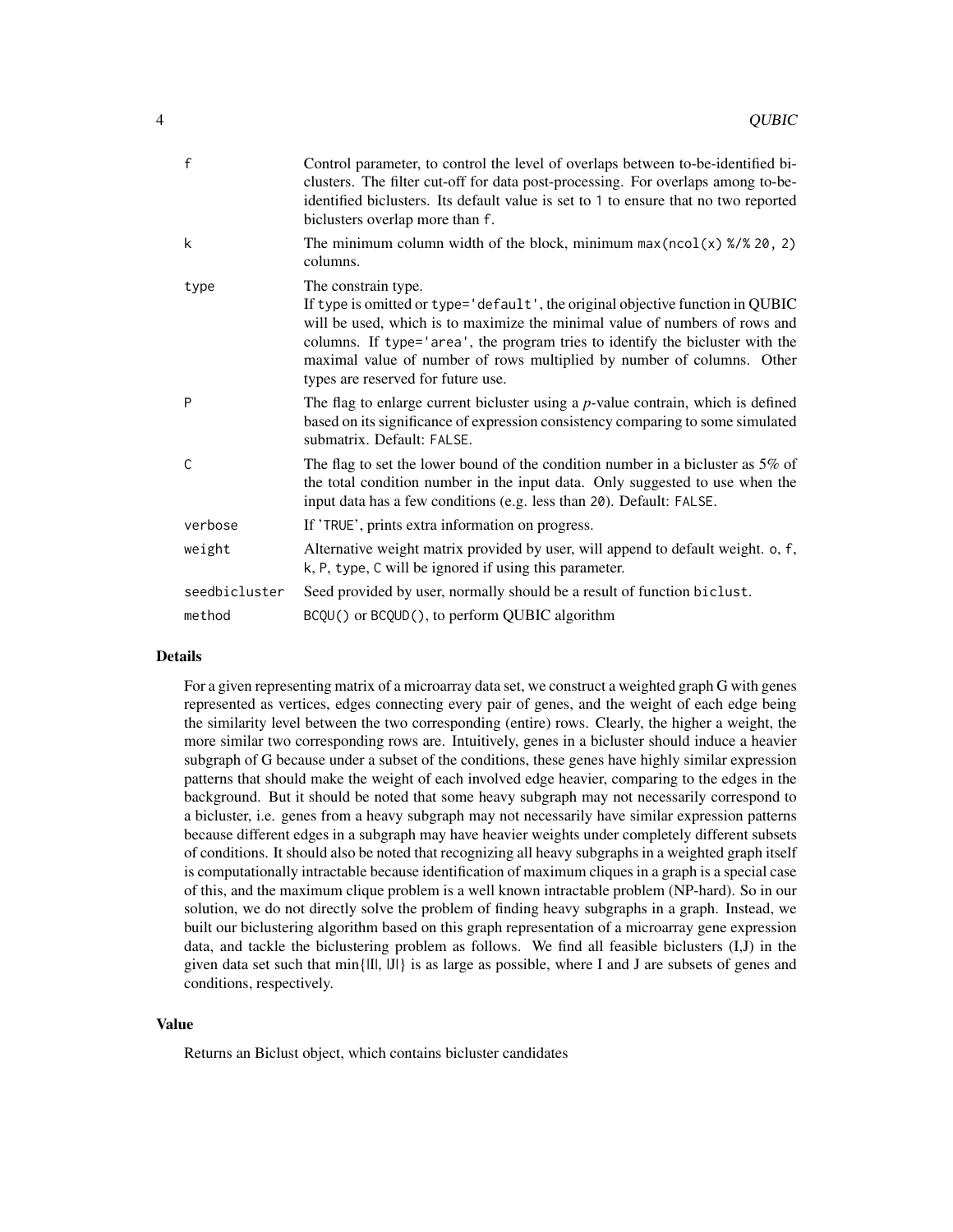#### <span id="page-4-0"></span>QUBIC 5

#### Functions

- BCQU: Performs a QUalitative BIClustering.
- BCQUD: Performs a QUalitative BIClustering for a discret matrix.
- qubiclust\_d: Performs a QUalitative BIClustering for a discret matrix.
- qubiclust: Performs a QUalitative BIClustering.

#### References

Yu Zhang, Juan Xie, Jinyu Yang, Anne Fennell, Chi Zhang, Qin Ma; QUBIC: a bioconductor package for qualitative biclustering analysis of gene co-expression data. *Bioinformatics*, 2017; 33 (3): 450-452.

#### See Also

[BCQU-class](#page-1-2) [qudiscretize](#page-6-1) [qunetwork](#page-9-1) [qunet2xml](#page-8-1) [biclust](#page-0-0)

#### Examples

```
# Random matrix with one embedded bicluster
test <- matrix(rnorm(5000), 100, 50)
test[11:20, 11:20] <- rnorm(100, 3, 0.3)
res <- biclust::biclust(test, method = BCQU())
summary(res)
show(res)
names(attributes(res))
## Not run:
# Load microarray matrix
data(BicatYeast)
# Display number of column and row of BicatYeast
ncol(BicatYeast)
nrow(BicatYeast)
# Bicluster on microarray matrix
system.time(res <- biclust::biclust(BicatYeast, method = BCQU()))
# Show bicluster info
res
# Show the first bicluster
biclust::bicluster(BicatYeast, res, 1)
# Get the 4th bicluster
bic4 <- biclust::bicluster(BicatYeast, res, 4)[[1]]
# or
bic4 <- biclust::bicluster(BicatYeast, res)[[4]]
# Show rownames of the 4th bicluster
rownames(bic4)
# Show colnames of the 4th bicluster
colnames(bic4)
```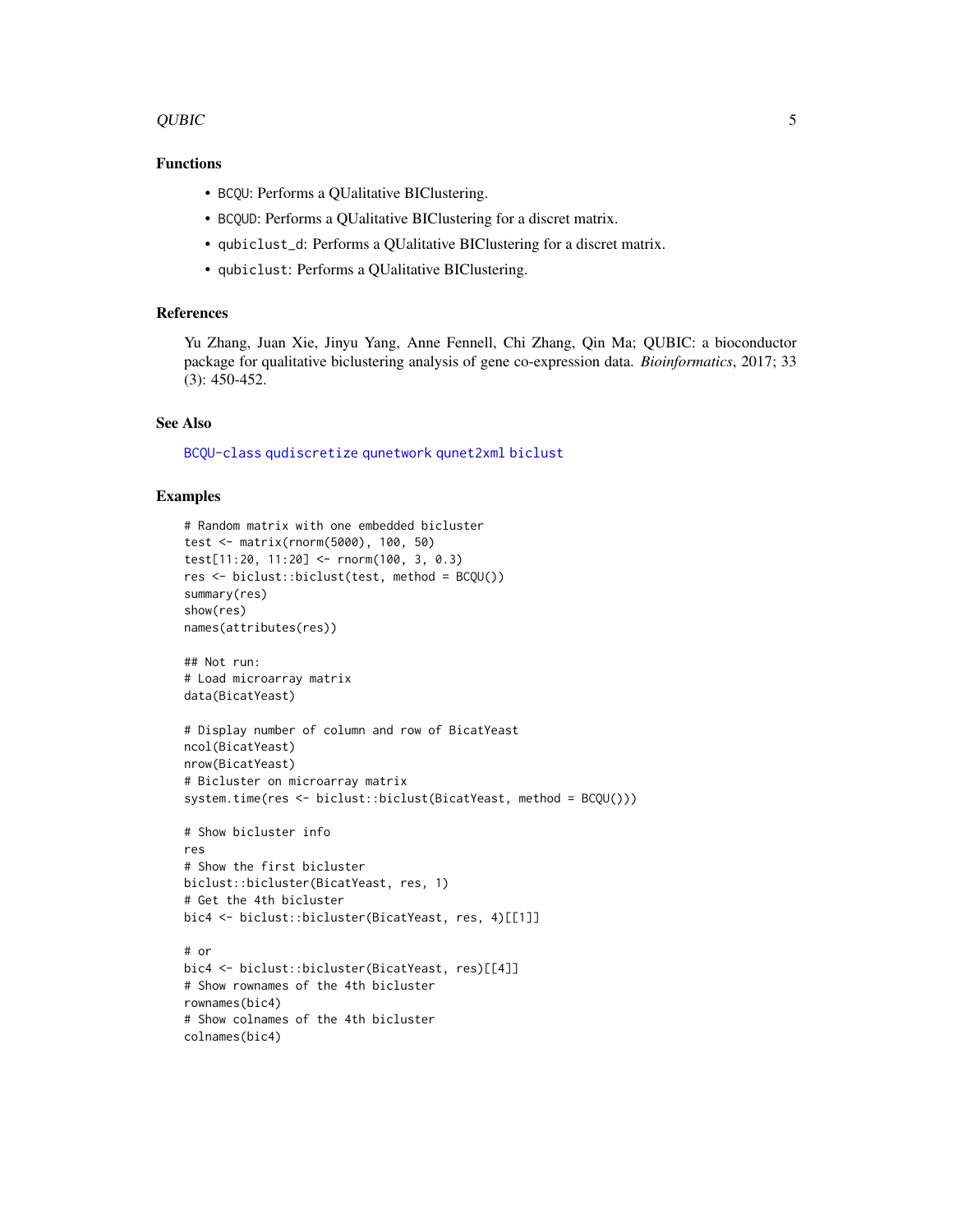```
6 QUBIC QUBIC CONTROL CONTROL CONTROL CONTROL CONTROL CONTROL CONTROL CONTROL CONTROL CONTROL CONTROL CONTROL CONTROL CONTROL CONTROL CONTROL CONTROL CONTROL CONTROL CONTROL CONTROL CONTROL CONTROL CONTROL CONTROL CONTROL
```

```
## End(Not run)
## Not run:
# Bicluster on selected of genes
data(EisenYeast)
genes <- c("YHR051W", "YKL181W", "YHR124W", "YHL020C", "YGR072W", "YGR145W",
    "YGR218W", "YGL041C", "YOR202W", "YCR005C")
# same result as res <- biclust::biclust(EisenYeast[1:10,], method=BCQU())
res <- biclust::biclust(EisenYeast[genes, ], method = BCQU())
res
## End(Not run)
## Not run:
# Get bicluster by row name = 249364_at
biclust::bicluster(BicatYeast, res, which(res@RowxNumber[which(rownames(BicatYeast) ==
    "249364_at"), ]))
## End(Not run)
## Not run:
# Get bicluster by col name = cold_roots_6h
biclust::bicluster(BicatYeast, res, which(res@NumberxCol[, which(colnames(BicatYeast) ==
    "cold_roots_6h")]))
## End(Not run)
## Not run:
# Draw a single bicluster using drawHeatmap {bicust}
data(BicatYeast)
res <- biclust::biclust(BicatYeast, BCQU(), verbose = FALSE)
# Draw heatmap of the first cluster
biclust::drawHeatmap(BicatYeast, res, 1)
## End(Not run)
## Not run:
# Draw a single bicluster using heatmap {stats}
data(BicatYeast)
res <- biclust::biclust(BicatYeast, BCQU(), verbose = FALSE)
bic10 <- biclust::bicluster(BicatYeast, res, 10)[[1]]
# Draw heatmap of the 10th cluster using heatmap {stats}
heatmap(as.matrix(t(bic10)), Rowv = NA, Colv = NA, scale = 'none')
# Draw heatmap of the 10th cluster using plot_heatmap {phyloseq}
if (requireNamespace('phyloseq'))
    phyloseq::plot_heatmap(otu_table(bic10, taxa_are_rows = TRUE))
## End(Not run)
## Not run:
# Draw a single bicluster with original data background and color options
```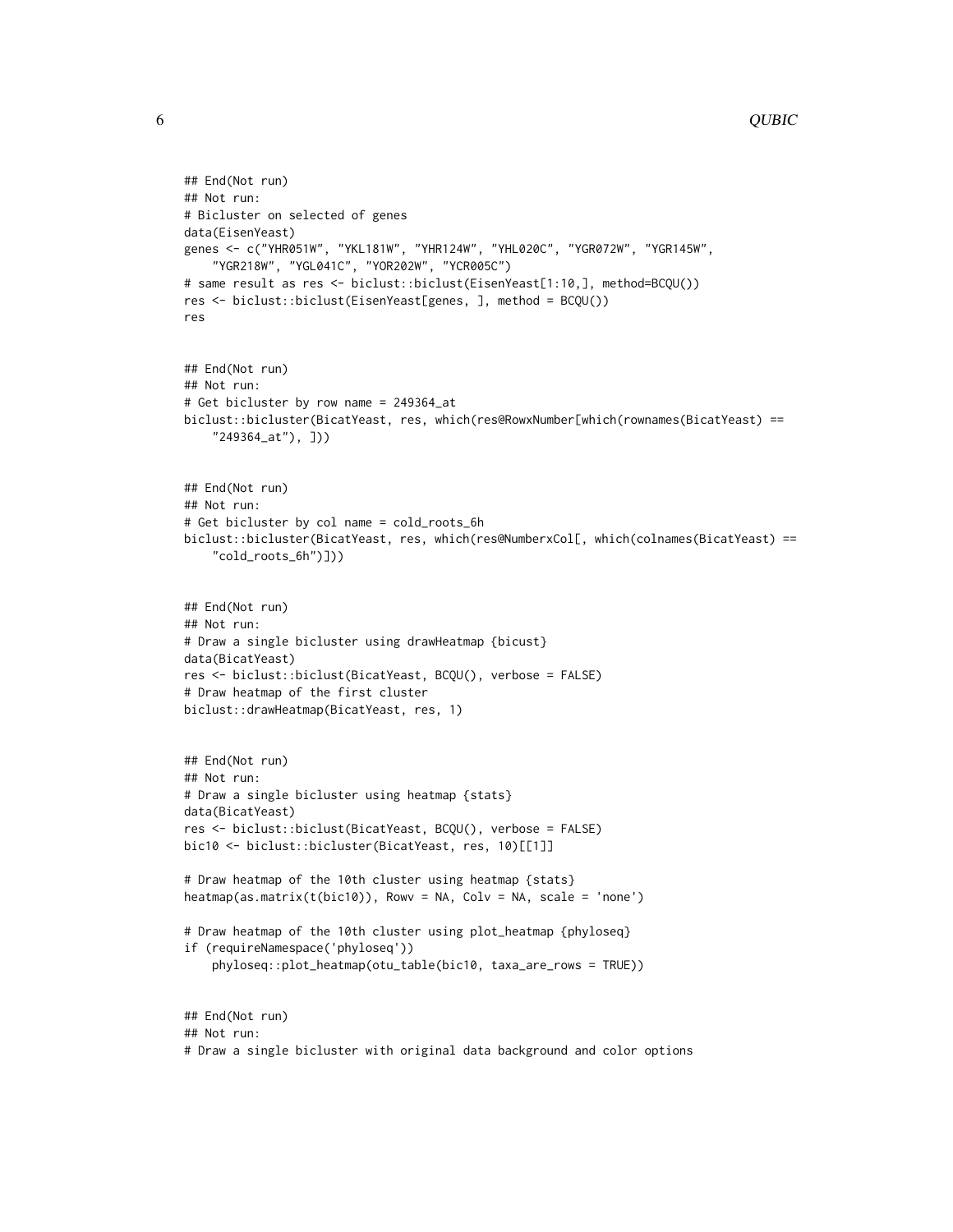```
data(BicatYeast)
res <- biclust::biclust(BicatYeast, BCQU(), verbose = FALSE)
palette <- colorRampPalette(c('red', 'yellow', 'green'))(n = 100)
# Draw heatmap of the first cluster with color
biclust::drawHeatmap(BicatYeast, res, 1, FALSE, beamercolor = TRUE, paleta = palette)
## End(Not run)
## Not run:
# Draw some overlapped biclusters
data(BicatYeast)
res <- biclust::biclust(BicatYeast, BCQU(), verbose = FALSE)
biclusternumber(res, 1)
biclusternumber(res, 3)
# Draw overlapping heatmap
biclust::heatmapBC(x = Bicat Yeast, bicResult = res, number = c(1, 3), local = TRUE)## End(Not run)
## Not run:
# Draw all the biclusters
data(BicatYeast)
res <- biclust::biclust(BicatYeast, BCQU(), verbose = FALSE)
# Draw the first bicluster on heatmap
biclust::heatmapBC(x = Bicat Yeast, bicResult = res, number = 1)# Draw all the biclusters, not working well.
# Overlap plotting only works for two neighbor bicluster defined by the order in the number slot.
biclust::heatmapBC(x = BicatYear, bicResult = res, number = 0)
## End(Not run)
```

```
# Biclustering of discretized yeast microarray data
data(BicatYeast)
disc<-qudiscretize(BicatYeast[1:10,1:10])
biclust::biclust(disc, method=BCQUD())
```
<span id="page-6-1"></span>

| qudiscretize |  | Create a qualitative discrete matrix for a given gene expression matrix |
|--------------|--|-------------------------------------------------------------------------|
|              |  |                                                                         |

#### Description

qudiscretize delivers a discrete matrix. It is useful if we just want to get a discretized matrix.

#### Usage

qudiscretize(x,  $r = 1L$ ,  $q = 0.06$ )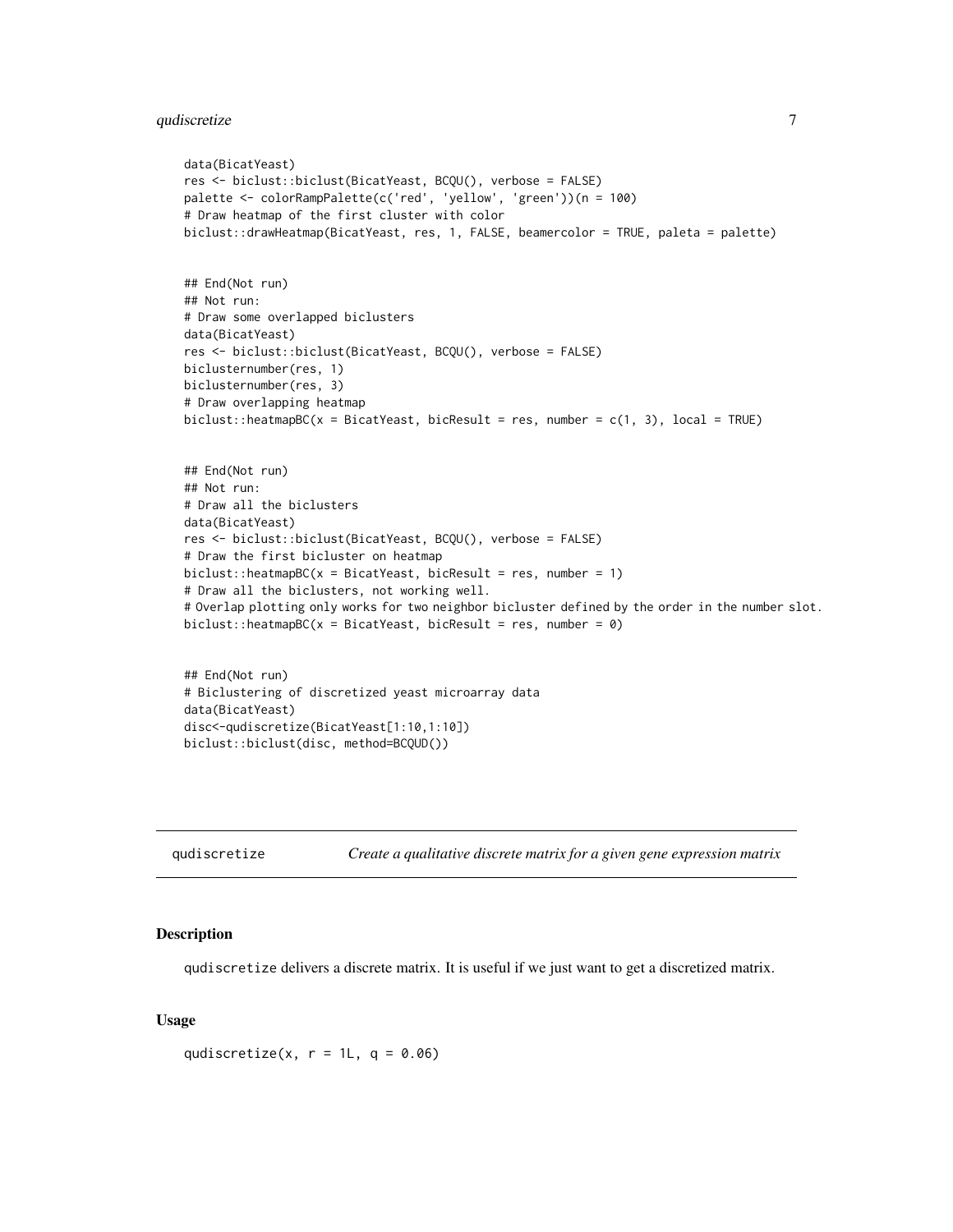#### <span id="page-7-0"></span>Arguments

| X | the input data matrix, which could be the normalized gene expression matrix or<br>its qualitative representation from Q discretization or other discretization ways.<br>(for example: a qualitative representation of gene expression data)<br>For BCQU(), the data matrix should be real<br>For BCQUD(), the data matrix should be discretized as integer. Zeros in the<br>matrix will be treated as non-relevant value.                                                                              |
|---|--------------------------------------------------------------------------------------------------------------------------------------------------------------------------------------------------------------------------------------------------------------------------------------------------------------------------------------------------------------------------------------------------------------------------------------------------------------------------------------------------------|
| r | Affect the granularity of the biclusters. The range of possible ranks. A user can<br>start with a small value of r (the default value is 1 so the corresponding data<br>matrix consists of values '1', '-1' and ' $\delta$ '), evaluate the results, and then use<br>larger values (should not be larger than half of the number of the columns) to<br>look for fine structures within the identified biclusters.                                                                                      |
| q | Affect the granularity of the biclusters. The percentage of the regulating condi-<br>tions for each gene. The choice of q's value depends on the specific application<br>goals; that is if the goal is to find genes that are responsive to local regulators,<br>we should use a relatively small $q$ -value; otherwise we may want to consider<br>larger q-values. The default value of q is $0.06$ in QUBIC (this value is selected<br>based on the optimal biclustering results on simulated data). |

#### Details

qudiscretize convert a given gene expression matrix to a discrete matrix. It's implimented in C++, providing a increase in speed over the C equivalent.

#### Value

A qualitative discrete matrix

#### See Also

[QUBIC](#page-1-3) [discretize](#page-0-0)

#### Examples

```
# Qualitative discretize yeast microarray data
data(BicatYeast)
qudiscretize(BicatYeast[1:7, 1:5])
```
quheatmap *Visualization of identified biclusters*

#### Description

This function can visualize the identifed biclusters using heatmap in support of overall expression pattern analysis,either for a single bicluster or two biclusters.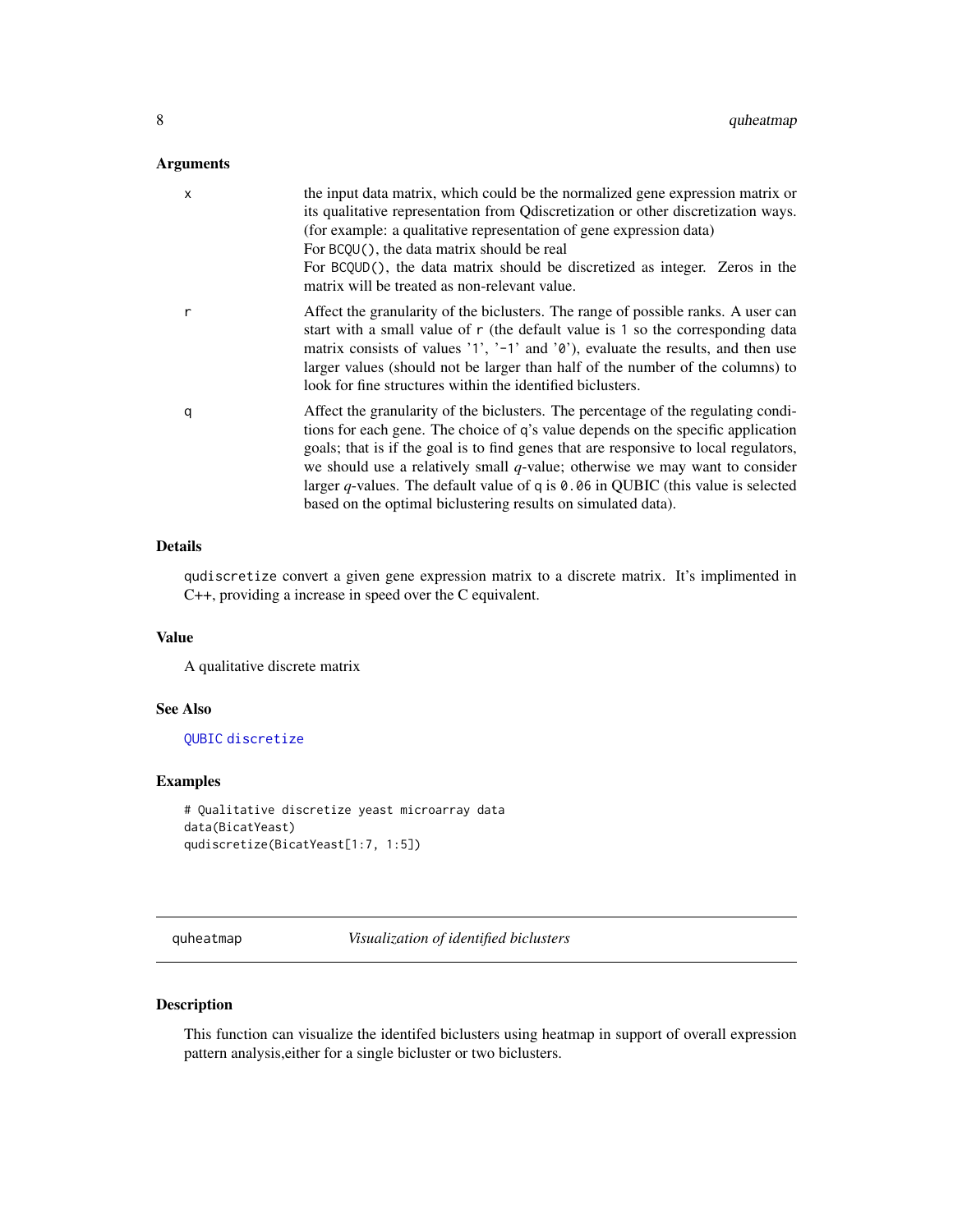#### <span id="page-8-0"></span> $q$ unet $2$ xml  $\overline{9}$

#### Usage

```
quheatmap(x, bicResult, number = 1, showlabel = FALSE, col = c("#313695","#4575B4", "#74ADD1", "#ABD9E9", "#E0F3F8", "#FFFFBF", "#FEE090", "#FDAE61",
  "#F46D43", "#D73027", "#A50026"), ...)
```
#### Arguments

| x         | The data matrix                                                                                                                        |
|-----------|----------------------------------------------------------------------------------------------------------------------------------------|
| bicResult | biclust::BiclustResult object                                                                                                          |
| number    | which bicluster to be plotted                                                                                                          |
| showlabel | If TRUE, show the xlabel and ylabel                                                                                                    |
| col       | default: c("#313695", "#4575B4", "#74ADD1", "#ABD9E9", "#E0F3F8", "#FFFFBF",<br>"#FEE090", "#FDAE61", "#F46D43", "#D73027", "#A50026") |
| .         | Additional options in fields::image.plot                                                                                               |

#### See Also

[qunet2xml](#page-8-1) [QUBIC](#page-1-3) [heatmapBC](#page-0-0)

#### Examples

```
# Load microarray matrix
data(BicatYeast)
res <- biclust::biclust(BicatYeast, method=BCQU(), verbose = FALSE)
# Draw heatmap for the 2th identified bicluster
par(mar = c(5, 4, 3, 5) + 0.1, mgp = c(0, 1, 0), cex.lab = 1.1, cex.axis = 0.5, cex.main = 1.1)
quheatmap(x = Bicat Yeast, res, number = 2, showlabel = TRUE)
# Draw heatmap for the 2th and 3th identified biclusters.
par(max = c(5, 5, 5, 5), cex.lab = 1.1, cex.axis = 0.5, cex.main = 1.1)quheatmap(x = Bicat Yeast, res, number = c(2, 3), showlabel = TRUE)
```
<span id="page-8-1"></span>

qunet2xml *Convert newwork to XGMML*

#### Description

This function can convert the constructed co-expression networks into XGMML format, which can be used to do further network analysis in Cytoscape, Biomax and JNets.

#### Usage

```
qunet2xml(net, minimum = 0.6,
 color = cbind(grDevices::rainbow(length(net[[2]]) - 1), "gray"))
```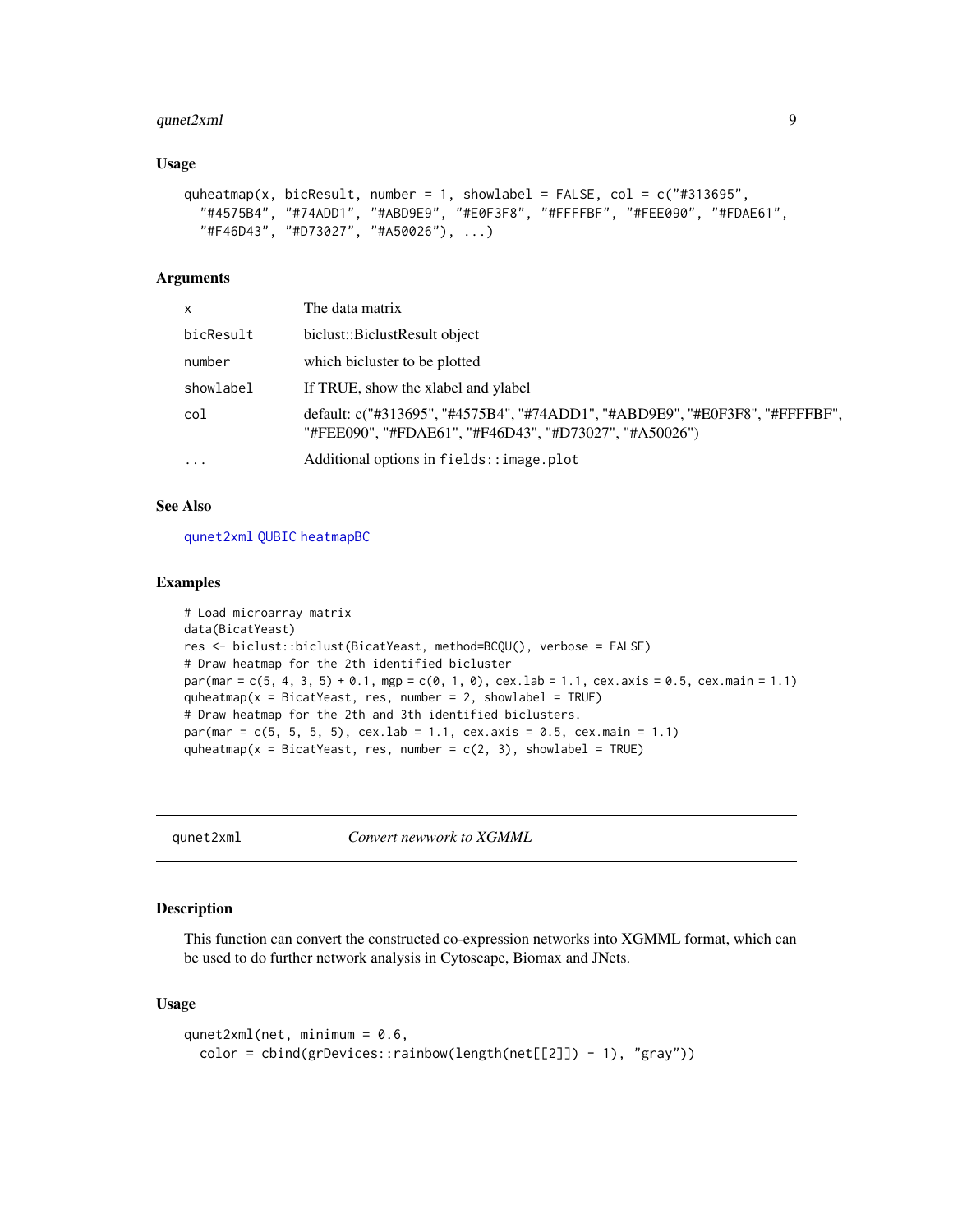#### <span id="page-9-0"></span>10 qunetwork

#### **Arguments**

| net     | Result of qunetwork                                                |
|---------|--------------------------------------------------------------------|
| minimum | cutoff, default: 0.6                                               |
| color   | default: $cbind(grDevices::rainbow(length(net[[2]]) - 1), 'gray')$ |

#### Value

Text of XGMML

#### See Also

[qunetwork](#page-9-1) [QUBIC](#page-1-3)

#### Examples

```
# Load microarray matrix
data(BicatYeast)
res <- biclust::biclust(BicatYeast[1:50, ], method=BCQU(), verbose = FALSE)
# Get all biclusters
net <- qunetwork(BicatYeast[1:50, ], res, group = c(4, 13), method = 'spearman')
# Save the network to a XGMML file
sink('tempnetworkresult.gr')
qunet2xml(net, minimum = 0.6, color = cbind(grDevices::rainbow(length(net[[2]]) - 1), 'gray'))
sink()
# You can use Cytoscape, Biomax or JNets open file named tempnetworkresult.gr
```
<span id="page-9-1"></span>

qunetwork *Construction and visualization of co-expression network*

#### Description

This function can automatically create co-expression networks along with their visualization based on identified biclusters in QUBIC. Three correlation methods, Pearson, Kendall and Spearman, are available for a user, facilitating different preferences in practical usage.

#### Usage

```
qunetwork(x, BicRes, number = 1:BicRes@Number, groups = c(number[[1]]),
 method = c("pearson", "kendall", "spearman"))
```
#### Arguments

| The data matrix                                                                                                                                                                  |
|----------------------------------------------------------------------------------------------------------------------------------------------------------------------------------|
| biclust::BiclustResult object                                                                                                                                                    |
| Which bicluster to be plotted                                                                                                                                                    |
| An object that indicates which nodes belong together.                                                                                                                            |
| A character string indicating which correlation coefficient (or covariance) is to<br>be computed. One of 'pearson' (default), 'kendall', or 'spearman', can be ab-<br>breviated. |
|                                                                                                                                                                                  |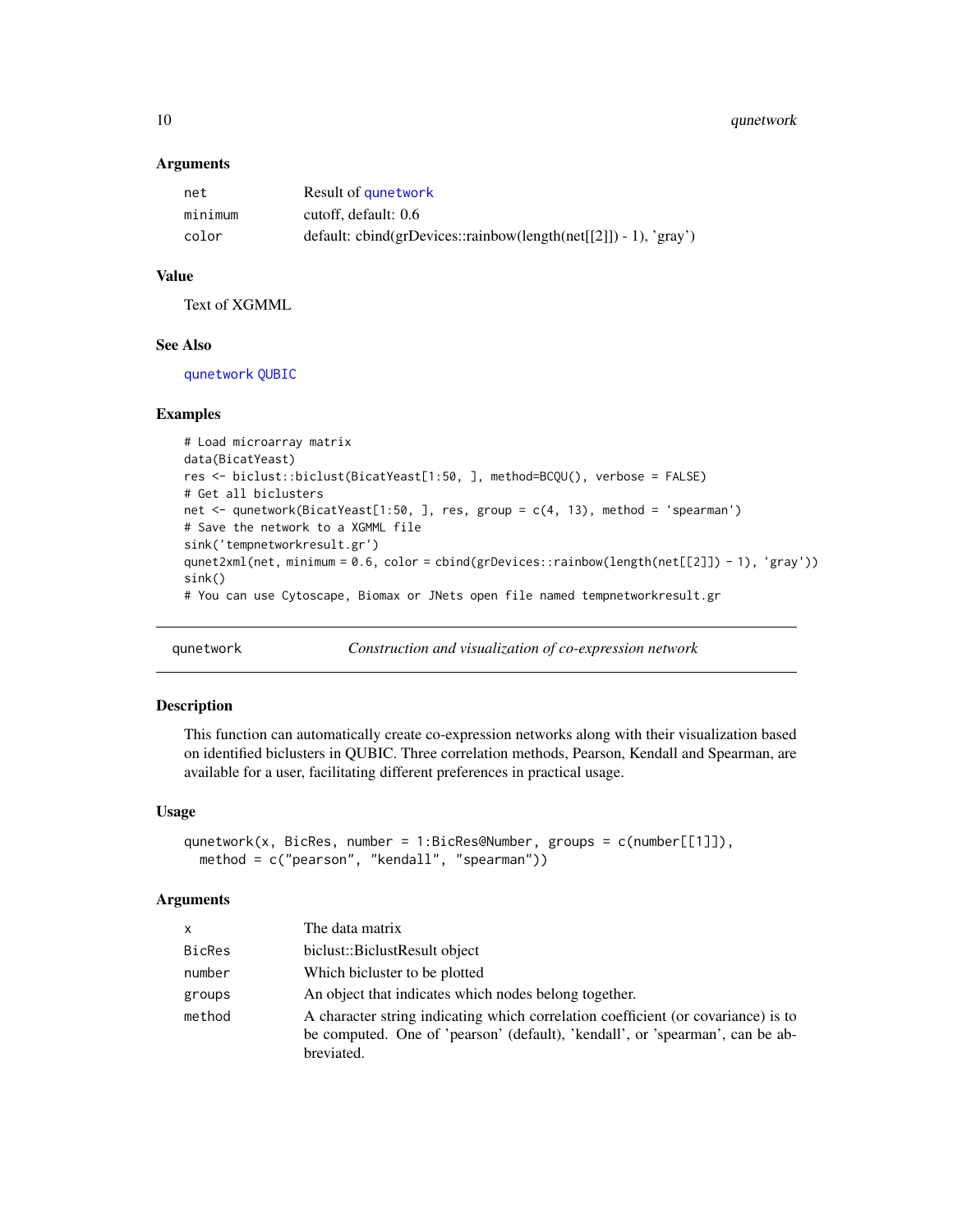#### <span id="page-10-0"></span>showinfo and the state of the state of the state of the state of the state of the state of the state of the state of the state of the state of the state of the state of the state of the state of the state of the state of t

#### Value

a list contains a weights matrix and groupinfo

#### See Also

[qunet2xml](#page-8-1) [QUBIC](#page-1-3) [cor](#page-0-0)

#### Examples

```
# Load microarray matrix
data(BicatYeast)
res <- biclust::biclust(BicatYeast[1:50, ], method=BCQU(), verbose = FALSE)
# Constructing the networks for the 4th and 13th identified biclusters.
net <- qunetwork(BicatYeast[1:50, ], res, number = c(4, 13), group = c(4, 13), method = 'spearman')
## Not run:
if (requireNamespace('qgraph'))
    qgraph::qgraph(net[[1]], groups = net[[2]], layout = 'spring', minimum = 0.6,
       color = cbind(rainbow(length(net[[2]]) - 1),'gray'), edge.label = FALSE)
## End(Not run)
## Not run:
#Load microarray matrix
data(BicatYeast)
res <- biclust::biclust(BicatYeast[1:50, ], method=BCQU(), verbose = FALSE)
# Constructing the networks for the 4th and 13th identified biclusters,
# using the whole network as a background.
net <- qunetwork(BicatYeast[1:50, ], res, group = c(4, 13), method = 'spearman')
if (requireNamespace('qgraph'))
    qgraph::qgraph(net[[1]], groups = net[[2]], layout = 'spring', minimum = 0.6,
       color = cbind(rainbow(length(net[[2]]) - 1),'gray'), edge.label = FALSE)
```
## End(Not run)

showinfo *Show report of biclusters*

#### Description

This function can make a report for biclusters.

#### Usage

```
showinfo(matrix, bic)
```
#### Arguments

| matrix | microarray matrix   |
|--------|---------------------|
| bic    | array of biclusters |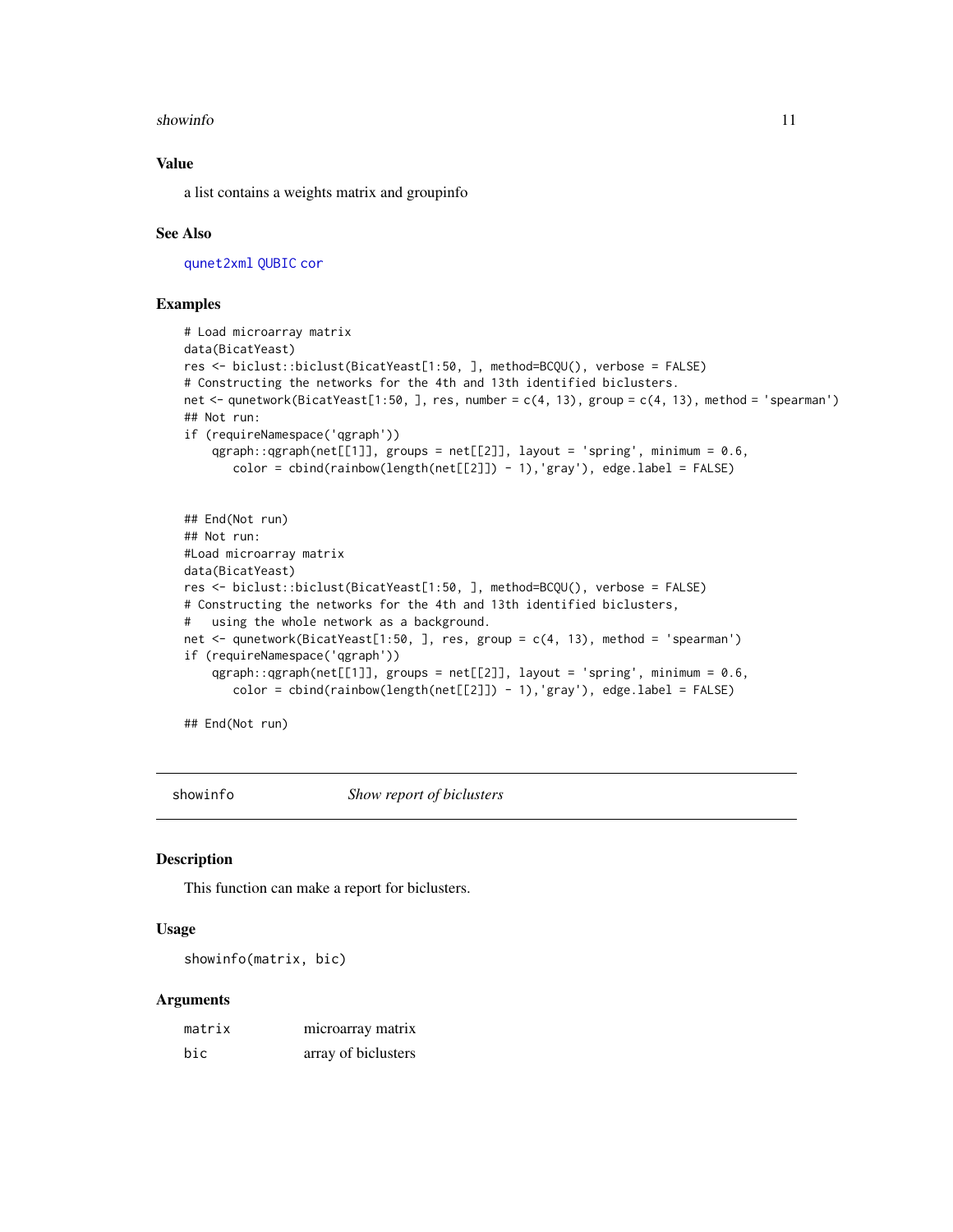<span id="page-11-0"></span>12 showinfor the state of the state of the state of the state of the state of the state of the state of the state of the state of the state of the state of the state of the state of the state of the state of the state of t

#### Value

Text of report

#### See Also

[QUBIC](#page-1-3)

#### Examples

```
# Load microarray matrix
data(BicatYeast)
matrix <- BicatYeast[1:50, ];
res1 <- biclust::biclust(matrix, method=BCQU(), verbose = FALSE)
res2 <- biclust::biclust(matrix, method=BCCC())
res3 <- biclust::biclust(matrix, method=BCBimax())
# Show the report
showinfo(matrix, c(res1, res2, res3))
```